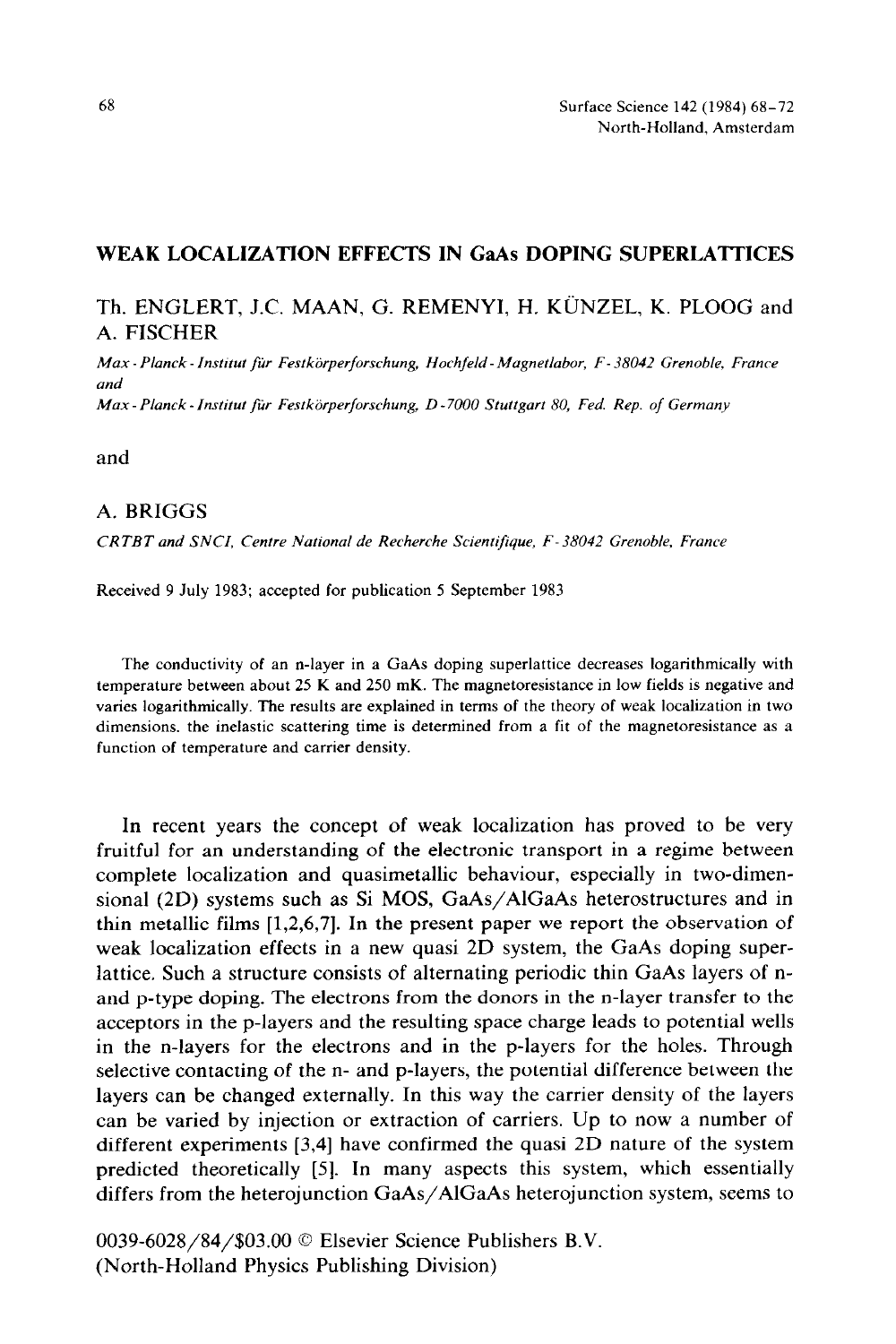be particularly well suited for studying localization phenomena, because there is a considerable amount of disorder due to the relatively high doping level, which is controllable during growth. Moreover, in one and the same sample the density of mobile carriers, which in this case are not spatially separated from the fixed impurities, and the space charge potential can be changed easily.

Three samples grown by molecular beam epitaxy (MBE) have been used for the present study, two multilayer structures with 10 alternating n- and p-layers (sample A:  $N_{\text{D}} = 7 \times 10^{17} \text{ cm}^{-3}$ ,  $N_{\text{A}} = 7.85 \times 10^{17} \text{ cm}^{-3}$ , doping layer thick ness  $d = 90$  nm; sample B:  $N_{\rm p} = 5.25 \times 10^{17}$  cm<sup>3</sup>,  $N_{\rm A} = 6.74 \times 10^{17}$  cm<sup>-3</sup> *d = 100* nm) and one single layer sample consisting of one n-layer sandwiched between two p-layers ( $N_{\rm D} = N_{\rm A} = 7 \times 10^{17}$  cm<sup>-3</sup>,  $d_n = 90$  nm,  $d_p = 500$  nm). For the analysis a multilayer sample is considered as 10 layers electrically connected in parallel. in fig. 1 the sheet conductivity of the n-layer is plotted as a function of temperature between 50 mK and 25 K for samples A and B. It shows a logarithmic behaviour over two orders of magnitude in *T* and saturates



Fig. 1. Sheet conductivity versus T for two different samples with  $U_{np} = 0$ . The inset shows the magnetoresistance at  $T = 4.2$  K and  $T = 0.3$  K for sample A with  $U_{np} = -0.5$  V. The sheet resistances at  $B = 0$  are 10087 Ohm and 12188 Ohm respectively.

Fig. 2. Magnetoresistance and fit for a single layer with B perpendicular and parallel to the layer plane. The temperature is  $T = 1.5$  K.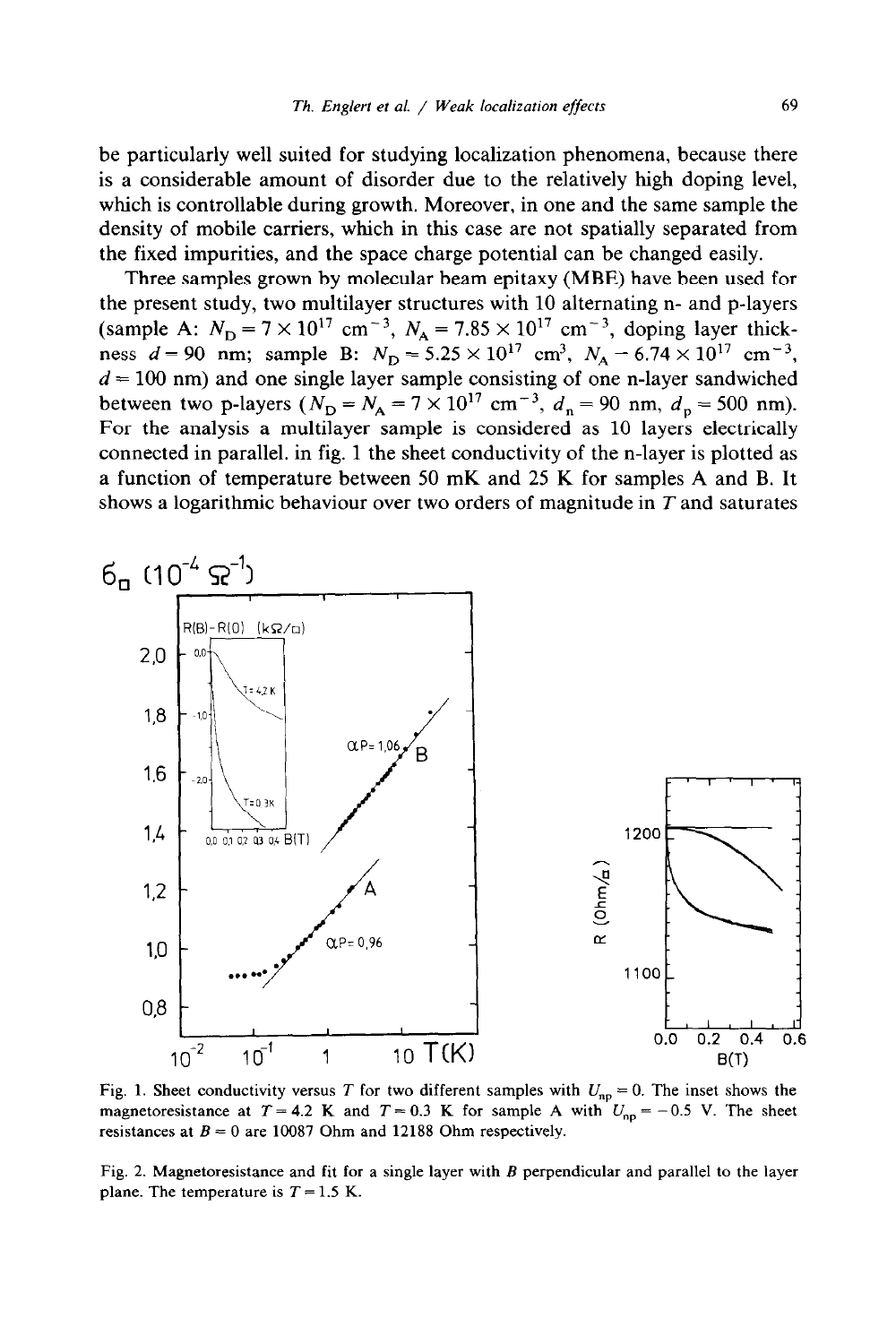below about 150 mK. The slope of the straight lines connecting the data is  $\alpha P = 1.0 + 0.1$  in agreement with the theory of weak localization (eq. (1)). This result seems to indicate that the weak localization mechanism rather than interaction effects is dominant at these *T.* However, at present one cannot rule out that interaction effects play a role especially at  $B = 0$ .

The saturation of the conductivity at low temperatures is not an experimental artifact. It has also been observed in Si MOS, and has been attributed to a "hot electron-finite size effect", which occurs when the energy relaxation length becomes comparable with the sample dimensions [6]. Although the characteristic length  $L = \sqrt{D\tau_i}$ , where *D* is the diffusion constant and  $\tau_i$  the inelastic scattering time determined in the present work, is much smaller than the sample size (roughly  $0.3 \times 1$  mm<sup>2</sup>), the inelastic scattering process responsible for the energy loss of the electrons may involve a much longer relaxation time, which is not known in this system. The inset in fig. 1 shows the magnetoresistance for two different temperatures in the low *B* regime. It varies logarithmically in agreement with theory and with experimental results obtained on other 2D systems [6,7]. In the following we determine the inelastic scattering time  $\tau_i$  from a fit of the negative magnetoresistance. Theoretically the temperature and magnetic field dependence of the conductivity is given by [61:

$$
\sigma(T, H) = \sigma(T_0, 0) + \frac{\alpha P e^2}{2\pi^2 \hbar} \ln \frac{T}{T_0} + \frac{\alpha e^2}{2\pi^2 \hbar} \left[ \psi \left( a + \frac{1}{2} \right) - \ln a \right], \tag{1}
$$

where  $a = \hbar/2eBl_eI_i$  and  $\psi$  is the di-gamma function. In principle, there is another magnetic field dependent term which accounts for the influence of the magnetic field on the interaction effects. We have incorporated this term, which depends on  $\mu g B / kT$  and the screening parameter *F*, in our model calculation and found that the fit of the negative magnetoresistance is insensitive to the choice of the parameter *F.* This is due to the fact that the g-factor in GaAs is small and in the limit of very low *T*, where  $\mu g B/kT$  becomes important, the conductivity and the magnetoresistance were found to saturate. The negative magnetoresistance given by eq. (1) should depend on the perpendicular component of the magnetic field only. This is confirmed by our experiment in the limit of very small magnetic fields. Fig. 2 shows the magnetoresistance for *B* perpendicular and parallel to the layer plane for the single layer sample. Also shown is a fit using eq. (1) with  $\tau_i = 4.7 \times 10^{-11}$  s and  $\alpha = 0.9$ . The other sample parameters ( $E_F = 37$  meV,  $\mu = 2350$  cm<sup>2</sup>/V·s) are known from measurements in higher fields [8]. A strong anisotropy is observed; however, there is also a negative component for  $B_{\parallel}$ , whereas eq. (1) yields a straight line as indicated. The negative component for  $B<sub>µ</sub>$  is not due to misalignment, because the vanishing of the Hall voltage in a strong field was used to verify the parallel configuration. The interaction model would lead to a positive magnetoresistance and effects due to spin-orbit coupling are not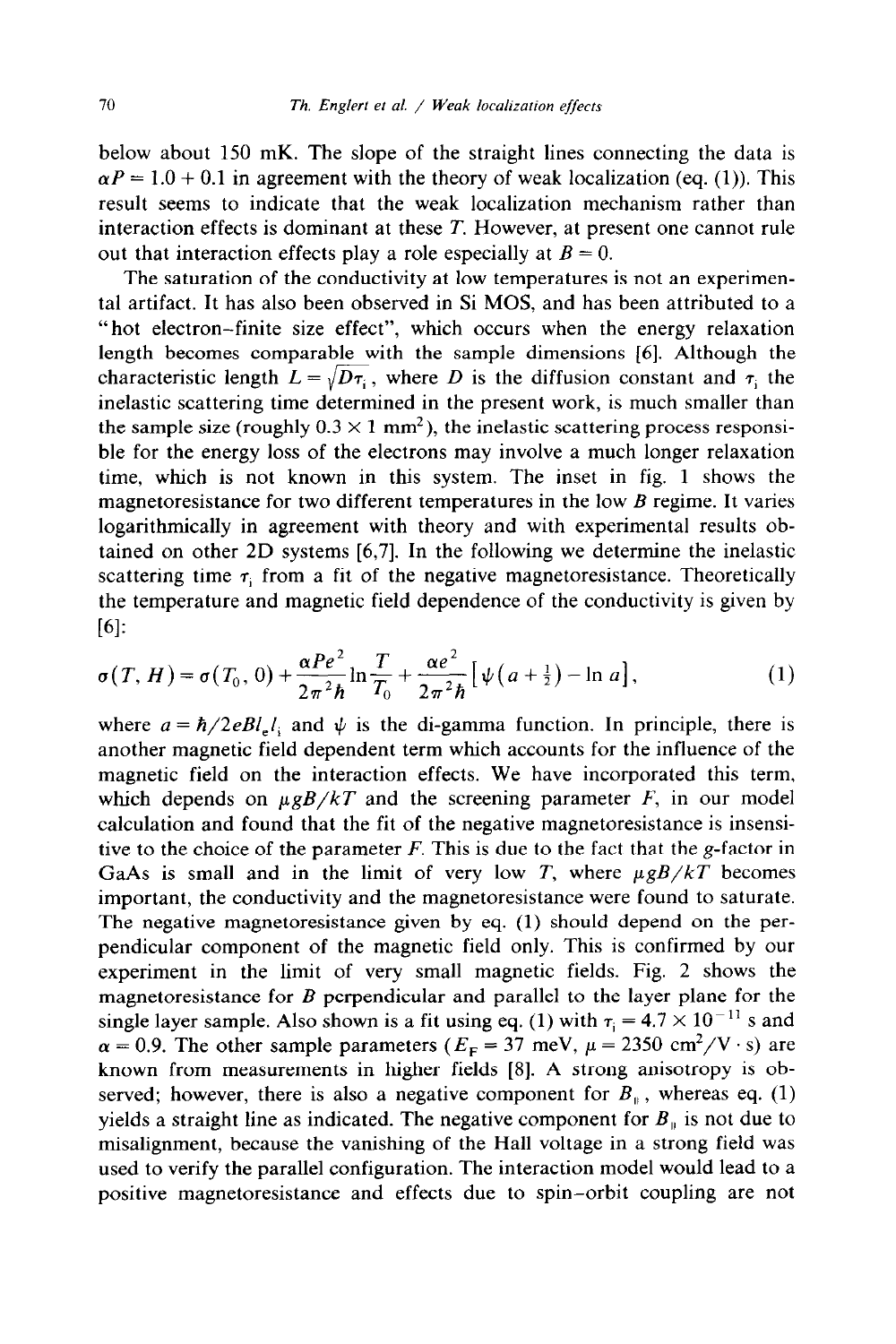

Fig. 3. Inelastic scattering time as determined from a fit of the negative magnetoresistance versus T.

Fig. 4. Inelastic scattering time versus 2D carrier density at *T =* 4.2 K.

expected in this system. This additional magnetoresistance is found to be sample dependent and presumably indicates deviation from a strictly 2D behaviour [9].

From a fit of the negative magnetoresistance we have determined  $\tau_i$  as a function of *T* for sample A in a range where the conductivity varies logarithmically and no saturation is observed (fig. 3). The line connecting the data points corresponds to  $T^{-0.74}$ . This dependence is somewhat weaker than predicted for electron-electron scattering and the experimental values found in the Si MOS system [6].

As already mentioned, the carrier density of the system can be changed by applying a  $U_{nn}$  bias voltage. The inelastic scattering time as a function of the 2D carrier density is plotted n fig. 4 for  $T = 4.2$  K, where  $n<sub>s</sub>$  is taken from the Hall effect and Shubnikov-De Haas oscillations at high *B* [4]. The increase of  $\tau_i$  with  $n_s$  may qualitatively be attributed to screening. The variation is much weaker than found in Si MOS. However, comparing these two systems one has to consider that here an increase in  $n<sub>s</sub>$  is not directly correlated with an increase in the Fermi energy, but with a widening of the space charge potential and thus a reduction of the subband separation, which leads to the occupation of higher subbands. In the limit of high forward bias a transition occurs from 2D to 3D.

In summary, we have found that electrons in thin layers of GaAs produced by alternating n- and p-doping are weakly localized at low temperatures. The temperature dependence of the sheet conductivity and the negative magnetoresistance can be understood in terms of the existing theories. The results further substantiate the 2D behaviour of the system in the limit of low carrier density.